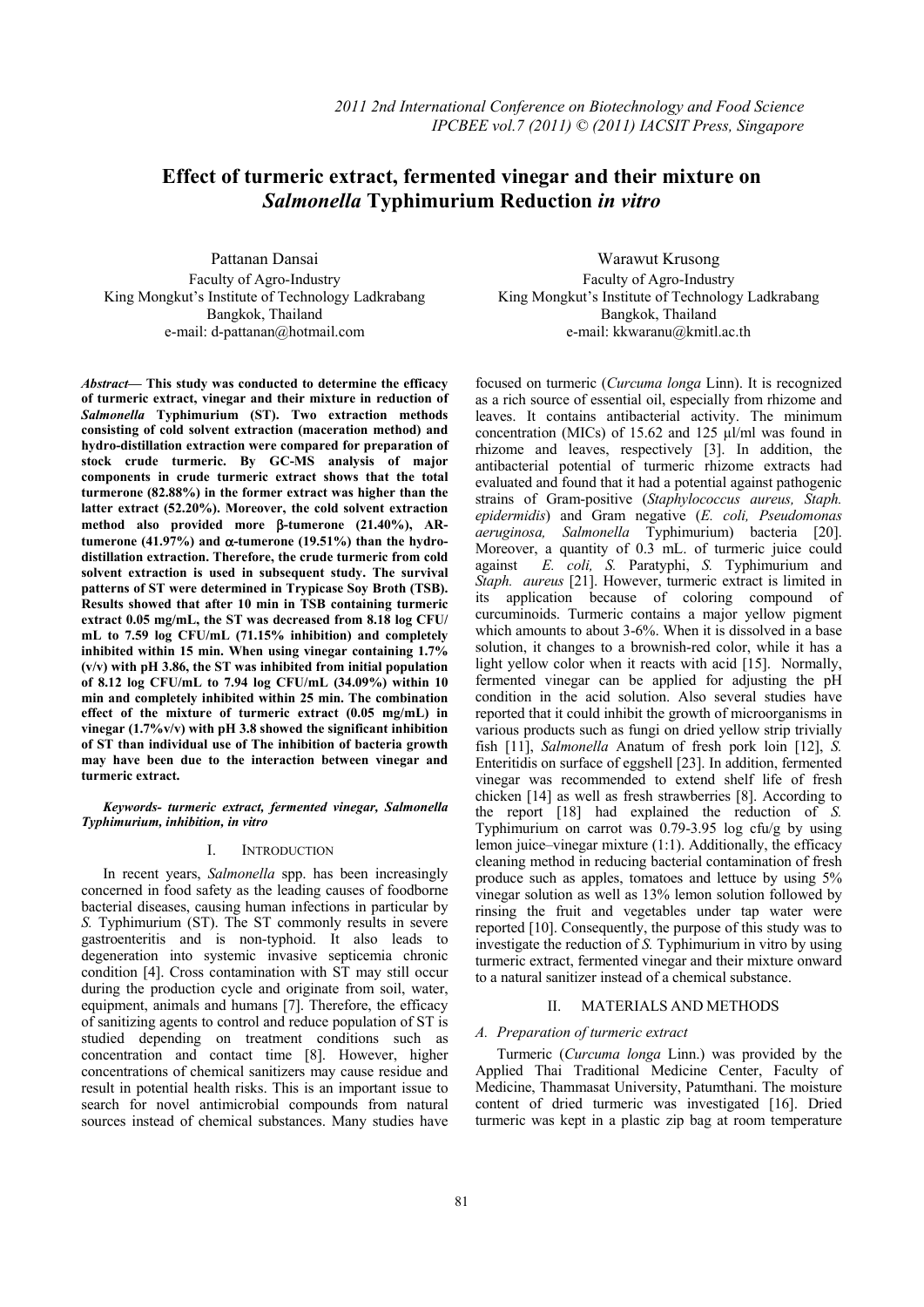before extraction. The two extraction methods of turmeric were used as follows:

- Cold solvent extraction method or maceration method [22]. Firstly, 100g of dried turmeric were soaked in 200 mL of 95% ethanol for 72 h at ambient temperature (30+ 2°C). After maceration, the mixtures were then filtered by vacuum and, then, the filtrates were evaporated by a vacuum rotary evaporator at 60°C and 175 mbar. Finally, 2g of crude extract was diluted with 8 mL of 10% dimethyl sulphoxide (DMSO) solution to obtain a final concentration of 0.2 mg/mL which was collected for stock solution and kept in a dark bottle at 4°C until use.
- The elemental hydro-distillation method [2], 100g dried turmeric and 500 ml distilled water were placed in a 1,000 mL round bottomed flask. Distillation was conducted continuously for 60 h. After turning on the valve to remove the distilled water, the essential oil was collected as stock solutions and kept into a dark bottle and stored at 4°C until use.

## *B. Analysis of major components of turmeric extract by GC-MS method*

Turmeric extracts were analyzed by the GC-MS using 6890n GC (Agilent, USA) equipped with a 5973-GC mass selective detector. At this stage, the turmeric extracts from both cold solvent extraction and hydro-distillation methods were determined for their major components by the optimal condition recommended [2] as shown in Table 1.

TABLE 1. GC/MS OPERATING CONDITIONS FOR ANALYSIS OF COMPONENTS AND CONSTITUENTS OF TURMERIC EXTRACTS.

| Equipments/Operating conditions                                      | Details                      |  |  |  |  |  |
|----------------------------------------------------------------------|------------------------------|--|--|--|--|--|
| Column                                                               | Capillary column DB-5        |  |  |  |  |  |
| Dimension of film thickness                                          | 30 m x 250 µm i.d. x 0.25 µm |  |  |  |  |  |
| Carrier Gas                                                          | Helium                       |  |  |  |  |  |
| Column Flow rate (mL/min)                                            |                              |  |  |  |  |  |
| Injector Temp.<br>Initial Temperature (°C)<br>Final Temperature (°C) | 50<br>300                    |  |  |  |  |  |
| Injection mode                                                       | Splitless mode               |  |  |  |  |  |
| Injection flow rate (uL)                                             |                              |  |  |  |  |  |

As a result of the analysis, the extract from an appropriate extraction method was used in subsequent study of the inhibition effect on *S.* Typhimurium.

### *C. Preparation of fermented vinegar*

Fermented vinegar, My garden brand (AGRONEGAR Co, Ltd., Thailand), was used in this study. The vinegar stock solutions were prepared at a various acetic acid concentration of 1%-3% from the original vinegar containing 10% acetic acid concentration and, then, kept in a dark bottle and stored at 37°C.

# *D. Microorganism preparation*

The *S.* Typhimurium (ST) ATCC 13311 was provided by the National Institute of Health, Department of Medical Sciences, Ministry of Public Health, Nontaburi, Thailand. The elemental analysis [17], one loop full of ST was

transferred to 20 mL of trypticase soy broth (TSB) and incubated at 37ºC for 18-20 h. Subsequently, the suspension was diluted with 80 mL of 0.1% peptone solution in order to achieve the ratio of suspension 1:5. The density was adjusted to 0.5 McFarland Standard to achieve concentration of cell number  $10^7$ cfu/mL

# *E. In vitro inhibition test of ST by various concentration of turmeric extract (TE)*

The TE obtained from an appropriate method [22] after analysis by GC/MS was used to prepare a concentration of 0.1, 0.05, 0.01, 0.005 and 0.001(mg/mL) in TSB by calculating volume from stock solution with a final volume of 10 mL in each tube. The 1 mL of ST suspension containing  $10^7$  cfu/mL was inoculated into each tube. After incubating for 0, 5, 10, 15, 20, 25 and 30 min, the survival ST in each tube was enumerated using a spread plate technique on TSA and XLD. The three replicates were conducted.

## *F. In vitro inhibition test of ST by various concentration of fermented vinegar (FV)*

The in vitro inhibition test of ST by FV was conducted by modified method [12]. The vinegar solutions containing acetic acid concentration of 1%-3% with 0.1% interval were prepared in TSB by calculating based on the original vinegar containing 10% acetic acid concentration with a final volume of 10 mL in each tube. Then, the 1 mL of ST suspension containing  $10^7$  cfu/mL was inoculated into each tube. One tube was to measure pH. The other tubes were incubated for 0, 5, 10, 15, 20, 25 and 30 min at 37ºC. The survival ST in each tube was enumerated using a spread plate technique on TSA and XLD. The three replicates were conducted.

# *G. In vitro inhibition test of ST by the mixture of turmeric extract (TE) and fermented vinegar (FV)*

The appropriate concentrations of TE and FV from previous experiments were used in this study. Based on modified method [18], the mixture was prepared to a suitable concentration (w/v) in TSB by calculating with a final volume of 10 mL in each tube. The 1 mL of ST suspension containing  $10^7$  cfu/mL was inoculated into each tube. After incubating for 0, 5, 10, 15, 20, 25 and 30 min, the survival ST in each tube was enumerated using a spread plate technique on TSA and XLD. The three replicates were conducted.

#### *H. Statistical analysis*

The experiments were 7x5 and 7x10 factorial in completely randomized design for turmeric extract and fermented vinegar, respectively. Data were interpreted by using SPSS Version11.5. Analysis of variance (ANOVA) was determined. Additionally, Duncan's new multiple range test (DMRT) at  $P \le 0.05$  significance level was used to determine the differences between treatments.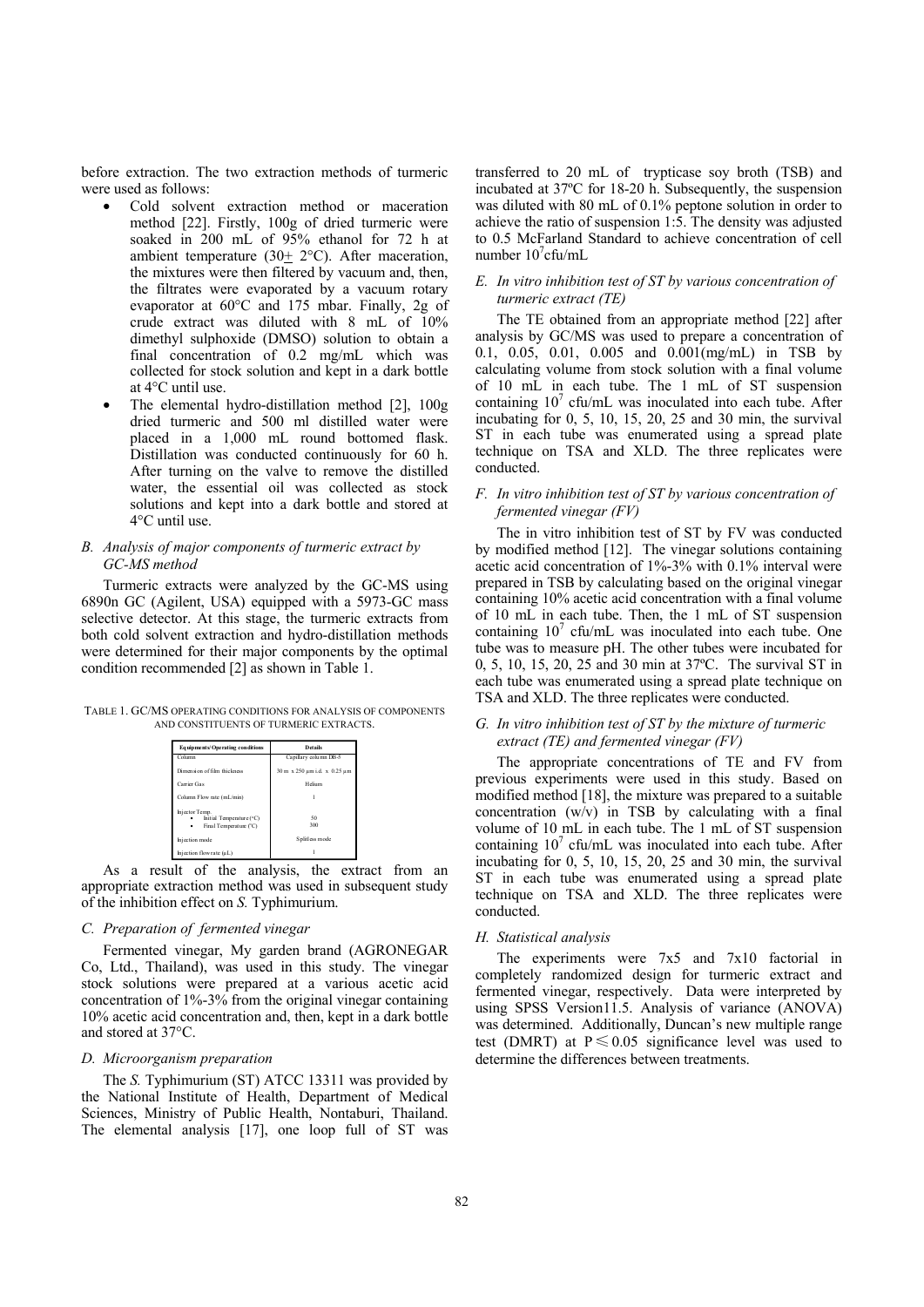#### III. RESULTS AND DISCUSSION

#### *A. Major components of turmeric extract (TE)*

Sliced dehydrated turmeric contained an average moisture content of  $7.19 \pm 0.02\%$  (Moisture, % by weight). Two methods consisting of cold solvent extraction and hydro-distillation extraction were used to extract components of turmeric. The TE was subsequently identified for their major components by GC-MS method. Results in Table 2 that indicated that β-tumerone, AR-tumerone, α-turmerone and total turmerone in the former extract was higher than the latter extract. Moreover, hydro-distillation method provided more  $\alpha$ -terpinolene and phellandrene in the extract. As shown in the report [19], the turmeric oil consisting of ketone group such as Ar-turmerone, β-tumerone, α-tumerone and AR-curcumyl alcohol in crude extract provided an effective bacterial inhibition. Consequently, the extract of cold solvent extraction method provided more important components than the extract of hydro-distillation method, as shown in Table2. Then, the TE from cold solvent extraction method was used in subsequent studies for inhibition of ST.

TABLE 2. COMPARISON OF COMPONENTS OF TURMERIC EXTRACT FROM COLD SOLVENT EXTRACTION METHOD AND HYDRO-DISTILLATION METHOD BY GC-MS ANALYSIS.

|                                                                         |              |          |            | Components (%Area)* |                                                              |            |              |
|-------------------------------------------------------------------------|--------------|----------|------------|---------------------|--------------------------------------------------------------|------------|--------------|
| <b>Extraction method</b>                                                | Phellandrene | Limonene | $\alpha$ - | в-                  | $AR-$<br>Terpinolene Turmerone Turmerone Turmerone Turmerone | $\alpha$ - | <b>Total</b> |
| Cold solvent extraction                                                 | ۰            | ٠        | ۰          | 214                 | 4197                                                         | 19.51      | 82.88        |
| Hydro-distillation                                                      | 121          | ٠        | 4.67       | 169                 | 203                                                          |            | 52.2         |
| *Analyzed by GC-MS model Agilent 6890n GC with 5973 GC/MSD, Agilent USA |              |          |            |                     |                                                              |            |              |

# *B. In vitro inhibition test of ST by various concentration of turmeric extract (TE)*

Text Survival of ST in TSB by various concentration of TE concentration at 0.1, 0.05, 0.01, 0.005 and 0.001 mg/mL (w/v) in vitro was shown in Table 3. In no turmeric extract treatment, the initial population of ST was 8.14 log CFU/mL and, then, increased to 8.17 log CFU/mL after 30 min of incubation time. At 0.01 mg/mL concentration of TE, the ST was completely inhibited within 30 min. It could be noticed that more concentration of TE was used, the decrease of ST was resulted. In the study [13] showed that *Salmonella* spp. was inhibited by 0.016 mg/mL concentration of TE which extracted by 95% ethanol. Our result at 0.01mg/mL concentration of TE provided the similar result as mentioned [13]. Although the complete inhibition of ST was found at 0.01 mg/mL concentration of TE, but it needs longer period of TE treatment, a 30 min. However, the TE at higher concentration such as 0.05 mg/mL provided exponential reduction of ST when compared with 0.01 mg/mL. Consequently, it was used for subsequently study due to the extraction cost and suitable contact time.

TABLE 3. SURVIVAL OF ST IN TSB AND PERCENTAGE OF REDUCTION OF ST AFTER TREATMENT WITH VARIOUS OF TURMERIC EXTRACT (TE) CONCENTRATION AT 31±10C FOR 30 MIN.

| TE(mg/ml) |                                |                   | Surviving population of ST in Vitro (log CFU/ml)* during contact time for 30 min.                 |                                   |                         |                         |                           |       |             | Percentage of Reduction of ST |                             |             |        |
|-----------|--------------------------------|-------------------|---------------------------------------------------------------------------------------------------|-----------------------------------|-------------------------|-------------------------|---------------------------|-------|-------------|-------------------------------|-----------------------------|-------------|--------|
|           | ٥                              | 5                 | 10                                                                                                | 15                                | 20                      | 25                      | 30                        | 5     | 10          | 15                            | 20                          | 25          | 30     |
|           | $Control***$ 8.14 $M'' + 0.00$ | $8.15$ Bs $+0.01$ | $8.15 \, \Omega + 0.01$                                                                           | $8.15 m + 0.01$                   | $8.14 \text{ h} + 0.00$ | $8.15h + 0.02$          | $8.16 \text{ G} + 0.02$   | ٠     | $\cdot$     | 1.70                          | 6.81                        | ×           |        |
| 0.001     | $8.14 - 0.01$                  | $8.13* + 0.01$    | $8.10 \, \text{O} + 0.02$                                                                         | $8.10^{46} + 0.02$                | $8.05 B + 0.01$         | $8.01 P + 0.02$         | $8.03 \, \, {}^{68}+0.02$ | 1.90  | 8.33        | 9.76                          |                             | 19.52 25.48 | 23.57  |
| 0.005     | $8.13 - 40.04$                 | $8.12 B + 0.02$   | $8.08$ $^{0}$ + 0.03                                                                              | $8.04 \text{ R} + 0.03$           | $7.97$ Fr $+0.02$       | $8.03 \text{ R} + 0.05$ | 7.88 $\alpha$ + 0.03      | 2.67  | 11.89       | 19.66                         | 32.04 41.50                 |             | 42.48  |
| 0.01      | $8.13 - 4 + 0.01$              | $8.08$ M $+0.02$  | $8.02 \text{ G} + 0.01$                                                                           | $7.97 m + 0.02$                   | $7.89$ Ed + $0.00$      | $7.63 m + 0.12$         | 0.00<br>$+0.00$           |       | 10.24 21.71 |                               | 30.24 42.20 68.29           |             | 100.00 |
| 0.05      | $8.134 + 0.01$                 | $7.91$ Br $+0.05$ | 7.59 $\alpha$ + 0.09                                                                              | $0.00 + 0.00$                     | $+ 0.00$<br>0.00        | $0.00\,$<br>$+0.00$     | $+0.00$<br>$0.00 -$       |       | 39.61 71.15 |                               | 100.00 100.00 100.00 100.00 |             |        |
| 0.1       | $8.13 - 0.03$                  | $7.50$ Bf $+0.13$ | $0.00 + 0.00$                                                                                     | $0.00\phantom{0}+0.00\phantom{0}$ | $+0.00$<br>$0.00 -$     | $0.00 + 0.00$           | $0.00 + 0.00$             | 77.05 | 100,00      | 100.00 100.00 100.00 100.00   |                             |             |        |
| (SD)      |                                |                   | Surviving population of ST enumerated on XLD. Means of three replication with standard deviations |                                   |                         |                         |                           |       |             |                               |                             |             |        |

(SD). \*\* Different letters in the same row means no significant difference in survival population of ST of contact time for 30 min by DMRT. (p<0.05). Different letters in the same column means no significant difference in survival population of ST

of turmeric concentration by DMRT. (p<0.05).

\*\*\*Samples indicate no exposure of Turmeric solution

# *C. In vitro inhibition test of ST by various concentration of fermented vinegar (FV)*

The results in Tables 4 and 5 showed the survival of ST in TSB treated with FV containing 1-3% acetic acid concentration. It was found that the initial population of ST in no treatment of FV with pH 7.48 was  $\hat{8}.\hat{14}$  log CFU/ml and increased to 8.17 log CFU/ml after 30 min of incubation. The 1.7% acetic acid concentration of FV caused complete inhibition of ST after treatment in TSB for 25 min. Simultaneously, it is commonly noticed that increase of acetic acid concentration of FV caused the drop of pH as shown in Fig.1. But it was related to the gradual decrease of ST growth in TSB. However, more acetic acid concentration of FV increased, more effective inhibition of ST was observed. This result belonged to the mode of action of acetic acid attributed to direct pH reduction, depression of the internal pH of ST cells by ionization of the undissociated acid molecule, or disruption of substrate transport by cell membrane permeability as affected to inhibition mechanisms of the pathogens, ST [5].



Figure 1. The pH of TSB at various acetic concentration in fermented vinegar at 31±10C.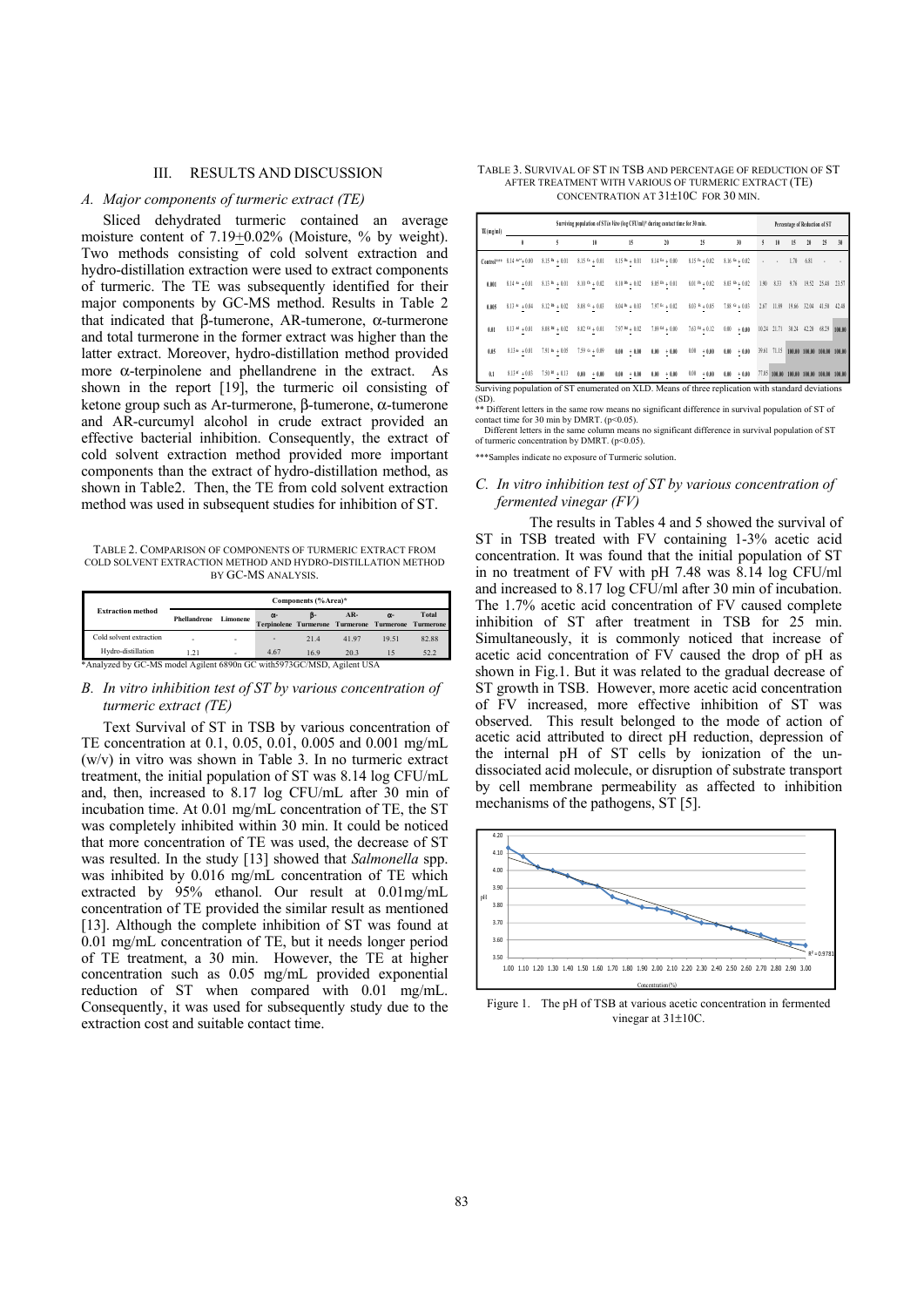TABLE 4. SURVIVAL OF ST IN TSB AND PERCENTAGE OF REDUCTION OF ST AFTER TREATMENT WITH 1-2% ACETIC CONCENTRATION OF FERMENTED VINEGAR (FV) AT 31±10C FOR 30 MIN.

|                        |                                            |                                 | Surviving population of ST in Vitro (log CFU/ml)* during contact time for 30 min |                              |                                  |                                |                               |       |             | Percentage of Reduction of ST |                             |               |       |
|------------------------|--------------------------------------------|---------------------------------|----------------------------------------------------------------------------------|------------------------------|----------------------------------|--------------------------------|-------------------------------|-------|-------------|-------------------------------|-----------------------------|---------------|-------|
| PV(WN)                 | ٠                                          | 5                               | 10                                                                               | 15                           | 20                               | 25                             | 30                            | 5     | 10          | 15                            | 20                          | 25            | 30    |
| Centrel <sup>***</sup> | $8.13$ $^{AA}$ + 0.01                      | $8.16~^{15}~\pm 0.01$           | $8.14~^{\mathrm{fb}}~+0.02$                                                      | $8.12^{34} + 0.01$           | $8.10$ $^{\rm{G}\star}$ $+$ 0.01 | $8.15^{4} + 0.02$              | $8.16~^{\rm G}$ + 0.02        |       |             | 1.70                          | 6.81                        |               | ٠     |
| 1.9                    | $8.13 h + 0.01$                            | $8.10^{-15}$ + 0.01 $\,$        | $8.10^{-11} + 0.01$                                                              | $8.01$ <sup>Cd</sup> + 0.02  | $8.05$ $^{\prime\prime}$ + 0.01  | $8.00\ ^{I_2}\ +\ 0.01$        | $8.02$ $^{\rm{B}}$ $+$ $0.03$ | 5.62  | 7.58        | 23.23                         | 17.36                       | 25.92         | 22.74 |
| 1.1                    | $8.14$ <sup>C</sup> + 0.03                 | $8.11$ * $+0.03$                | $8.12^{+1} + 0.03$                                                               | $8.06^{24} + 0.05$           | $8.06$ <sup>at</sup> + 0.03      | $8.00^{6}$ + 0.03              | $7.98 + 0.01$                 | 5.78  | 3.13        | 16.63                         | 15.66 26.51                 |               | 30.12 |
| 1.2                    | $8.12^{2n}$ + 0.04 $\,$                    | $8.01^{10} + 0.04$              | $7.98~^{\rm{fit}}~+~0.01$                                                        | $7.94\,$ $^{\rm H}$ + 0.01   | $7.93~^{\mathrm{CI}}\pm0.02$     | $7.90^{4k} + 0.05^{k}$         | $7.89 + 0.03$                 | 22.94 | 26.93       | 33.67                         | 35.41                       | 39.90         | 40.90 |
| 1.3                    | $8.11^{44}$ + 0.05                         | $8.00~^{\rm{O}}~+0.01$          | $7.97$ $^{\rm{Au}}$ $\,+\,0.02$                                                  | $7.93$ $^{51}$ + 0.02        | $7.91~^{\mathrm{BH}}~\pm~0.02$   | $7.91~^{\mathrm{1h}}$ + 0.04   | $7.87$ $^{\rm G}$ $+$ $0.03$  | 22.05 | 27.18       | 34.36                         | 37.31                       | 36.54         | 41.92 |
| 1.4                    | $8.11^{44}$ + 0.03                         | $8.00^{18} + 0.04$              | $7.96\,{}^{3\circ}$ + 0.05                                                       | $7.92$ $^{64}$ $\div$ $0.02$ | $7.88$ $47 + 0.02$               | $7.84$ $^{\rm{Ch}}$ $+$ $0.06$ | $7.69 + 0.05$                 |       | 21.99 29.92 | 36.06                         | 41.18                       | 46.04         | 61.89 |
| 1.5                    | $8.14^{6a} + 0.02$                         | $7.99^{10} + 0.02$              | $7.95$ $\rm{G}$ + 0.02                                                           | $7.89$ $4$ + 0.02            | $7.90$ $^{11}$ + 0.04            | $7.81^{26} + 0.03$             | $7.52 + 0.06$                 |       | 28.52 35.02 | 42.72                         | 42.48                       | 53.07         | 75.69 |
| 1.6                    | $8.12$ $^{\mathrm{Ab}}$ $\phantom{0}+0.02$ | $7.92~^{15}$ + 0.06             | $7.95~^{\mathrm{fb}}~+0.02$                                                      | $7.86^{3a} + 0.03$           | $7.88~^{\rm 6f}$ + 0.03          | $7.87$ $^{\rm h}$ + 0.03       | $7.47$ $^{\rm G}$ $+$ $0.12$  |       | 37.31 33.33 | 45.52                         | 43.28                       | 43.53         | 77.86 |
| 12                     | $8.12^{10} + 0.01$                         | $7.92$ $^{\rm{th}}$ $+$ $0.03$  | $7.94^{+6}$ + 0.02                                                               | $7.65~^{\rm{Co}}~+0.02$      | $7.52^{Aq} + 0.04$               | $0.00 + 0.00$                  | $0.00 + 0.01$                 |       | 37.11 34.09 | 65.79                         | 74.84 109.00 100.00         |               |       |
| 18                     | $8.11~\rm{^{15}}~\pm 0.02$                 | $7.89$ $\approx$ $+0.03$        | $7.87\,{}^{51}\,{}+0.03$                                                         | $7.69$ $+ 0.05$              | $7.43 h + 0.03$                  | $0.00 + 0.01$                  | $0.00 + 0.01$                 | 38.92 | 42.00       | 61.73                         | 80.41                       | 109.00 100.00 |       |
| 1.9                    | $8.12^{10}$ + 0.03                         | $7.87~^{\mathrm{in}}~\div 0.03$ | $7.56~^{\rm{fit}}\,\div\,0.04$                                                   | $7.31^{10} + 0.02$           | $0.00 + 0.00$                    | $0.00 + 0.00$                  | $0.01 + 0.01$                 | 43.77 | 72.11       | 80.40                         | 103.03 103.03 100.00        |               |       |
| 2.9                    | $8.11^{10} + 0.02$                         | $7.78$ $^{0}$ + 0.07            | $7.47^{44} + 0.02$                                                               | $0.00 + 0.00$                | $0.00 + 0.00$                    | $0.00 + 0.03$                  | $0.00 + 0.01$                 |       | 77.61       |                               | 100.00 100.00 100.00 100.00 |               |       |

Surviving population of ST enumerated on XLD. Means of three replication with standard deviations<br>(SD).<br>\*\* Different letters in the same row means no significant difference in survival population of ST of contact time for 30 min by DMRT. (p<0.05).

Different letters in the same column means no significant difference in survival population of ST of turmeric concentration by DMRT. (p<0.05).

\*\*\*Samples indicate no exposure of Turmeric solution.

TABLE 5. SURVIVAL OF ST IN TSB AND PERCENTAGE OF REDUCTION OF ST AFTER TREATMENT WITH 2.1-3% ACETIC CONCENTRATION OF FERMENTED VINEGAR (FV) AT 31±10C FOR 30 MIN.

|                        |                                 |                                     | Surviving population of ST in Vitro (log CFU/ml)* during contact time for 30 min. |                              |                               |                    |                     |                  | Percentage of reduction of ST |        |                  |
|------------------------|---------------------------------|-------------------------------------|-----------------------------------------------------------------------------------|------------------------------|-------------------------------|--------------------|---------------------|------------------|-------------------------------|--------|------------------|
| FV 2-3% (V/V)          | ٠                               | 5                                   | 10                                                                                | 15                           | 20                            | 25                 | 30                  | 5<br>10          | 15                            | 20     | 30<br>25         |
| Control <sup>+++</sup> | $8.13$ $^{A\sigma\ast}$ + 0.01  | $8.16$ $^{\mathrm{fb}}$ $\,+\,0.01$ | $8.14^{\text{ G}} + 0.02$                                                         | $8.12~^{\mathrm{2h}}~+0.01$  | $8.10$ $^{\rm{fit}}$ $+$ 0.01 | $8.10^{34} + 0.01$ | $8.15~^{51}$ + 0.02 |                  | 1.70                          | 681    |                  |
| 21                     | $8.13^{Ac} + 0.03$              | $7.66~^{\mathrm{Rc}}~+0.05$         | $7.02^{Cc} + 0.15$                                                                | $0.00~^{\mathrm{fr}}$ + 0.06 | $6.42^{ Ex} + 0.32$           | $6.42^{2x} + 0.32$ | 0.00<br>$+0.00$     | 98.03<br>65.85   | 100.00                        | 100.00 | 100.00<br>100.00 |
| 22                     | $8.11^{44}$<br>$+0.04$          | $7.78$ $^{\rm{Bd}}$ + 0.07          | $6.90\ ^{<2}$ + 0.10                                                              | $\pm\,0.00$<br>0.00          | 0.00<br>$+0.00$               | $+0.00$<br>0.00    | 0.00<br>$+0.00$     | 52.96<br>100.00  | 100.00                        | 100.00 | 100.00<br>100.00 |
| $^{13}$                | $8.08$ <sup>Ac</sup><br>$+0.02$ | $7.44^{34} + 0.07$                  | $0.00^{12} + 0.32$                                                                | 0.00<br>$+0.00$              | 0.00<br>$+0.00$               | 0.00<br>$+0.00$    | 0.00<br>$+0.00$     | 77.41<br>100.00  | 100.00                        | 100.00 | 100.00<br>100.00 |
| 2.4                    | $8.09$ $^{11}$ + 0.04           | $7.40$ $^{10}$ $\,\pm$ $0.12$       | $+0.00$<br>0.00                                                                   | 0.00<br>$+0.00$              | 0.00<br>$+ 0.00$              | $+0.00$<br>0.00    | 0.00<br>$+0.00$     | 79.52<br>10,00   | 100.00                        | 100.00 | 100.00<br>100.00 |
| 25                     | $8.11^{44} + 0.03$              | $0.00^{16} + 0.15$                  | $+0.00$<br>0.00                                                                   | 0.00<br>$+0.00$              | 0.00<br>$+0.00$               | $+0.00$<br>0.00    | 0.00<br>$\pm$ 0.00  | 100.00<br>100.00 | 100.00                        | 100.00 | 100.00<br>100.00 |
| 26                     | $8.09^{AA} + 0.02$              | $+0.00$<br>0.00                     | $+0.00$<br>0.00                                                                   | 0.00<br>$+0.00$              | 0.00<br>$+0.00$               | $+0.00$<br>0.00    | 0.00<br>$+0.00$     | 100.00<br>100.00 | 100.00                        | 100.00 | 100.00<br>100.00 |
| 27                     | $8.10^{-AA} \pm 0.01$           | 0.00<br>$+0.00$                     | $+0.00$<br>0.00                                                                   | 0.00<br>$+0.00$              | 0.00<br>$+0.00$               | $+0.00$<br>0.00    | 0.00<br>$+0.00$     | 10,00<br>100.00  | 100.00                        | 100.00 | 100.00<br>100.00 |
| 28                     | $8.12^{Ah} + 0.02$              | $+0.00$<br>0.00                     | $+0.00$<br>0.00                                                                   | 0.00<br>$+0.00$              | 0.00<br>$+0.00$               | 0.00<br>$+0.00$    | 0.00<br>$+0.00$     | 10,00<br>100.00  | 100.00                        | 100.00 | 100.00<br>100.00 |
| 29                     | $8.11^{-16}$<br>$+0.01$         | 0.00<br>$+0.00$                     | $+0.00$<br>0.00                                                                   | 0.01<br>$+0.00$              | 0.00<br>$+0.00$               | 0.00<br>$+0.00$    | 0.00<br>$+0.00$     | 100.00<br>100.00 | 100.00                        | 100.00 | 100.00<br>100.00 |
| 3.0                    | $8.10^{-AA}$ + 0.02             | 0.00<br>$+0.00$                     | ±0.00<br>0.00                                                                     | ± 0.00<br>0.00               | $+0.00$<br>6.00               | $+0.00$<br>0.00    | $+0.00$<br>0.00     | 100.00<br>100.00 | 100.00                        | 100.00 | 100.00<br>100.00 |

Surviving population of ST enumerated on XLD. Means of three replication with standard deviations<br>(SD).<br>\*\* Different letters in the same row means no significant difference in survival population of ST of

contact time for 30 min by DMRT. ( $p$ <0.05).<br>Different letters in the same column means no mn means no significant difference in survival population of ST of turmeric concentration by DMRT. (p<0.05).

\*\*\*Samples indicate no exposure of fermented vinegar solution.

# *D. In vitro inhibition test of ST by the mixture of turmeric extract (TE) and fermented vinegar (FV)*

The mixed solution of 0.05% turmeric extract (TE) and 1.7% acetic acid concentration of fermented vinegar (FV) called "TEFV" was prepared for this study. The original pH of TEFV was 3.86.

TABLE 6. SURVIVAL OF ST IN TSB AND PERCENTAGE OF REDUCTION OF ST AFTER TREATMENT WITH 0.05 MG/ML TURMERIC EXTRACT (TE), 1.7% ACETIC ACID CONCENTRATION OF FERMENTED VINEGAR (FV) AND MIXTURE OF TURMERIC EXTRACT AND FERMENTED VINEGAR (TEFV) AT 31±10C FOR 30 MIN.

| Treatment                    |               | Surviving population of ST in Vitro (log CFU/ml) <sup>+</sup> during contact time for 30 min. |               |               |               |               |               |       |        |        | Percentage of ST of reduction |        |        |  |  |  |
|------------------------------|---------------|-----------------------------------------------------------------------------------------------|---------------|---------------|---------------|---------------|---------------|-------|--------|--------|-------------------------------|--------|--------|--|--|--|
| solution                     | Ô             | 5                                                                                             | 10            | 15            | 20            | 25            | 30            | 5     | 10     | 15     | 20                            | 25     | 30     |  |  |  |
| TE 0.05 mg/ml                | $8.13 + 0.01$ | $7.91 + 0.05$                                                                                 | $7.59 + 0.09$ | $0.00 + 0.00$ | $0.00 + 0.00$ | $0.00 + 0.00$ | $0.00 + 0.00$ | 39.61 | 71.15  | 100.00 | 100,00                        | 100.00 | 100,00 |  |  |  |
| $FVI.7\% (VN) = 8.12 + 0.01$ |               | $7.92 + 0.03$                                                                                 | $7.94 + 0.02$ | $7.65 + 0.02$ | $7.52 + 0.04$ | $0.00 + 0.00$ | $0.00 + 0.00$ | 37.11 | 34.09  | 65.79  | 74 84                         | 100.00 | 100,00 |  |  |  |
| <b>TEFV</b>                  | $8.10 + 0.01$ | $7.52 + 0.02$                                                                                 | $0.00 + 0.00$ | $0.00 + 0.00$ | $0.00 + 0.00$ | $0.00 + 0.00$ | $0.00 + 0.00$ | 73.28 | 100.00 | 100.00 | 100.00                        | 100.00 | 100.00 |  |  |  |

 $(SD)$ 

Results shown in Table 6 revealed that the 73.28% reduction of ST, from initial 8.10 log CFU/mL to 7.52 log CFU/mL, after 5 min of treatment of TEFV in TSB. Additionally, the complete inhibition of ST by TEFV was noticed at 10 min of treatment. Moreover, the ST was completely inhibited by individual TE and FV within 15 and 25 min (p<0.05), respectively. These results indicated that the TEFV was more effective inhibition activity than the individual TE as well as FV at its recommended concentration.

# IV. CONCLUSIONS

The crude turmeric extract from cold solvent extraction method provided more effective inhibition activity on growth of S. Typhimurium (ST) than that from hydro-distillation method. As a result of cold solvent extraction, it consisted high major components such as β-turmerone, AR-turmerone, α-turmerone and total turmerone which provides the bacterial inhibition activity.

The combination of turmeric extract (TE) and fermented vinegar (FV) provided more effective inhibition activity on ST in vitro than individual use of TE or FV ( $p<0.05$ ). The 0.05 mg/mL TE and  $1.7\%$  (v/v) acetic acid concentration of FV were recommended for preparation of TEFV mixture. The effective inhibition activity of TEFV on ST belongs to the integration of anti-bacterial property of both acetic acid in FV and major components of TE. In case of acetic acid, it is attributed to direct pH reduction by ionization of the undissociated acid molecule, or disruption of substrate transport into metabolism of ST cell membrane [9]. Furthermore, the turmerone, an anti-bacterial agent, from TE causes effective damage of bacterial cells in both inner and outer cell membrane. All substances in cytoplasm of bacterial cells are continually released externally and, finally, caused the death of bacterial cells. [1]. Therefore, as a result of this study, mixture of TEFV is recommended as a suitable natural sanitizer against the risk of chemical residue from chemical sanitizer for increasing safety for food consumers.

#### ACKNOWLEDGMENT

We would like to thank for technical support of extraction methodology and raw material from Associate Professor Dr Arunporn Itharat of Applied Thai Traditional Medicine Center, Faculty of Medicine, Thammasat University, Patumthani, Thailand. We are very appreciated to National Institute of Health, Department of Medical Sciences, Ministry of Public Health, Nontaburi, Thailand for providing S. Typhimurium culture sample.

#### **REFERENCES**

- [1] Bhavani, T.N. and M.V. Sreenivasa. 1979. Effect of turmeric (*Curcuma longa*) fractions on the growth of some intestinal and pathogenic bacteria in vitro. Indian J. Exp. Biology. 17: 1363-1366.
- [2] Chaichompoo, W. 1999. Antimicrobial activities of volatile oil and curcuminoids from *Curcuma longa* L. MS. Thesis, Graduate School, Mahidol University, Bangkok, Thailand.